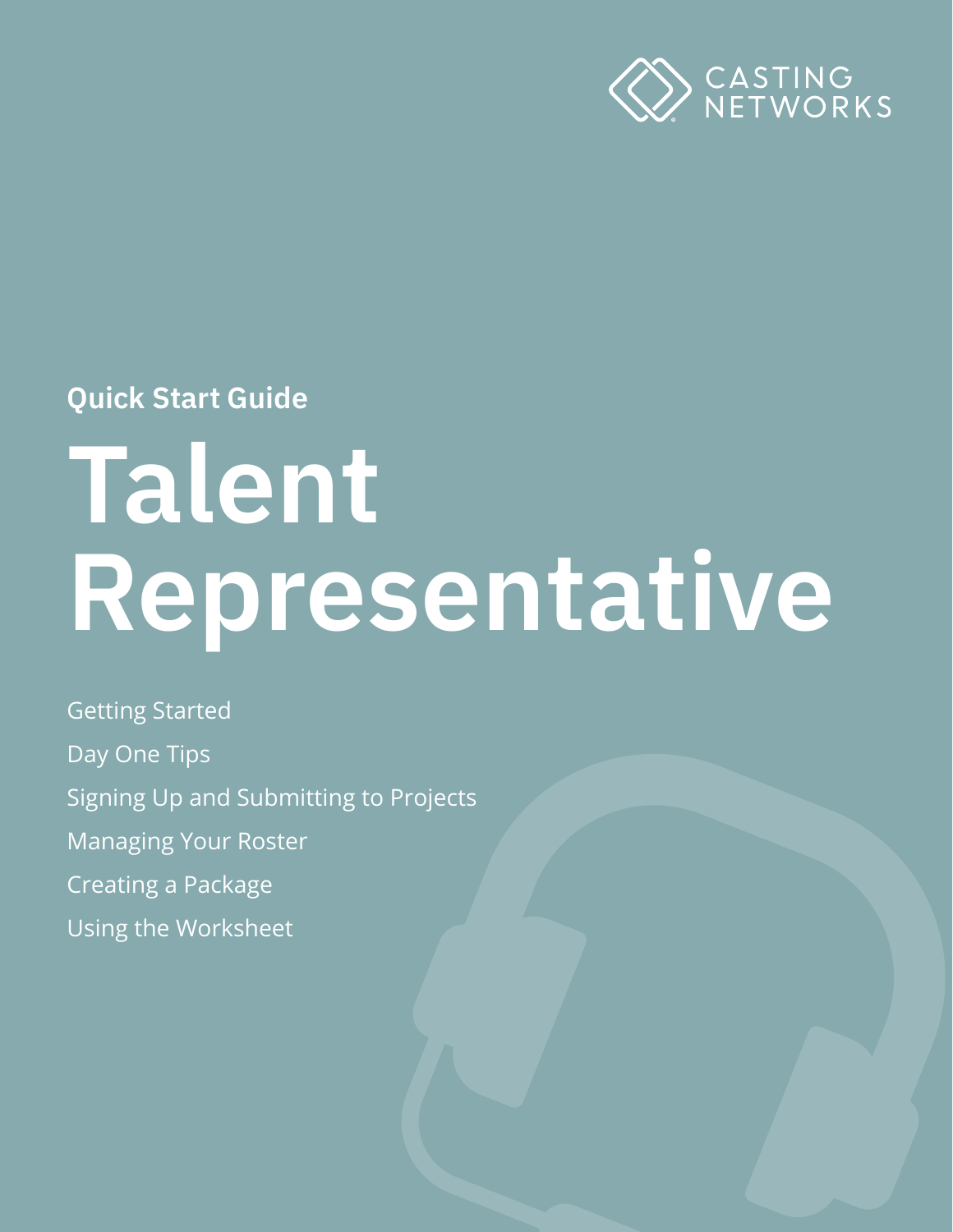

# **Getting Started**

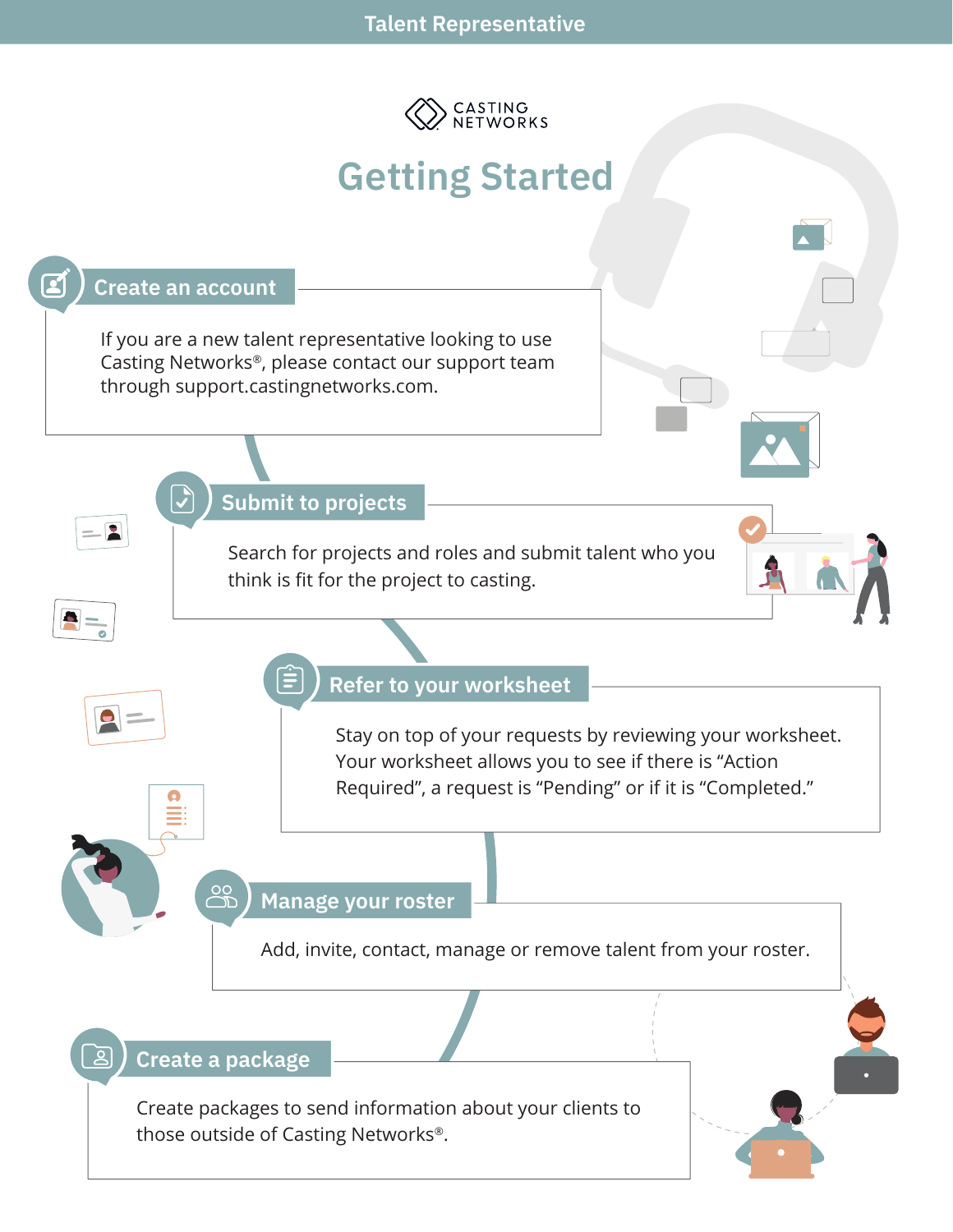

# **Day One Tips**

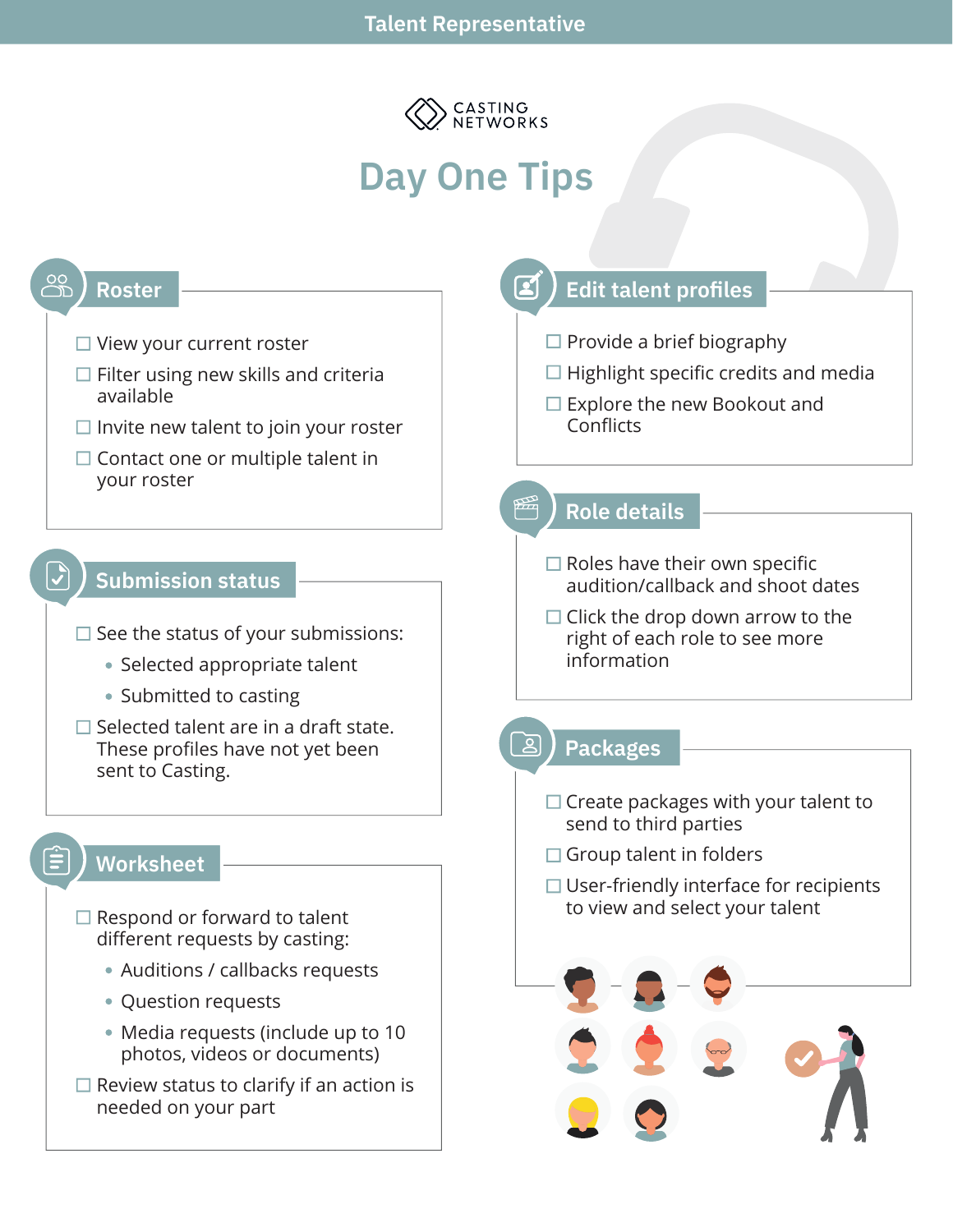

# **Signing Up and Submitting to Projects**

#### **Creating an account**

If you are a talent representative looking to use Casting Networks, visit www.castingnetworks.com/talent-reps and click "Get Started" to sign up.

## **Submitting to projects**

- Filter or search your Projects List based on available criteria for specific projects or roles by clicking the blue "Filter" button.
- To submit talent for a role, click "Find Talent" next to role details. Filter your roster based on specifications by clicking the blue "Filter" button.
- Add talent to the role by clicking the "Select" button beneath their photo. Once you've finished, click the "Selected" tab or "Review Your Selections" in the bottom right of the screen.
- When on the "Selected" tab, you can customize a submission by clicking "Customize" below a talent's photo. Pick the talent's primary photo, hide photos and add details relevant to the project or role.
- When you have selected and customized your selections, click "Submit Selections" to send to casting.



#### **Account settings**

ᢊᢅᢒ᠍᠌᠌

To opt in or out of a project and request notification emails, click your name in the top right corner, select "Account Settings" and click "Notification Settings".

If you have access to multiple divisions, you'll see each listed in a dropdown menu when clicking your name in the right hand corner and can switch back and forth from your single login by selecting the option you'd like to access.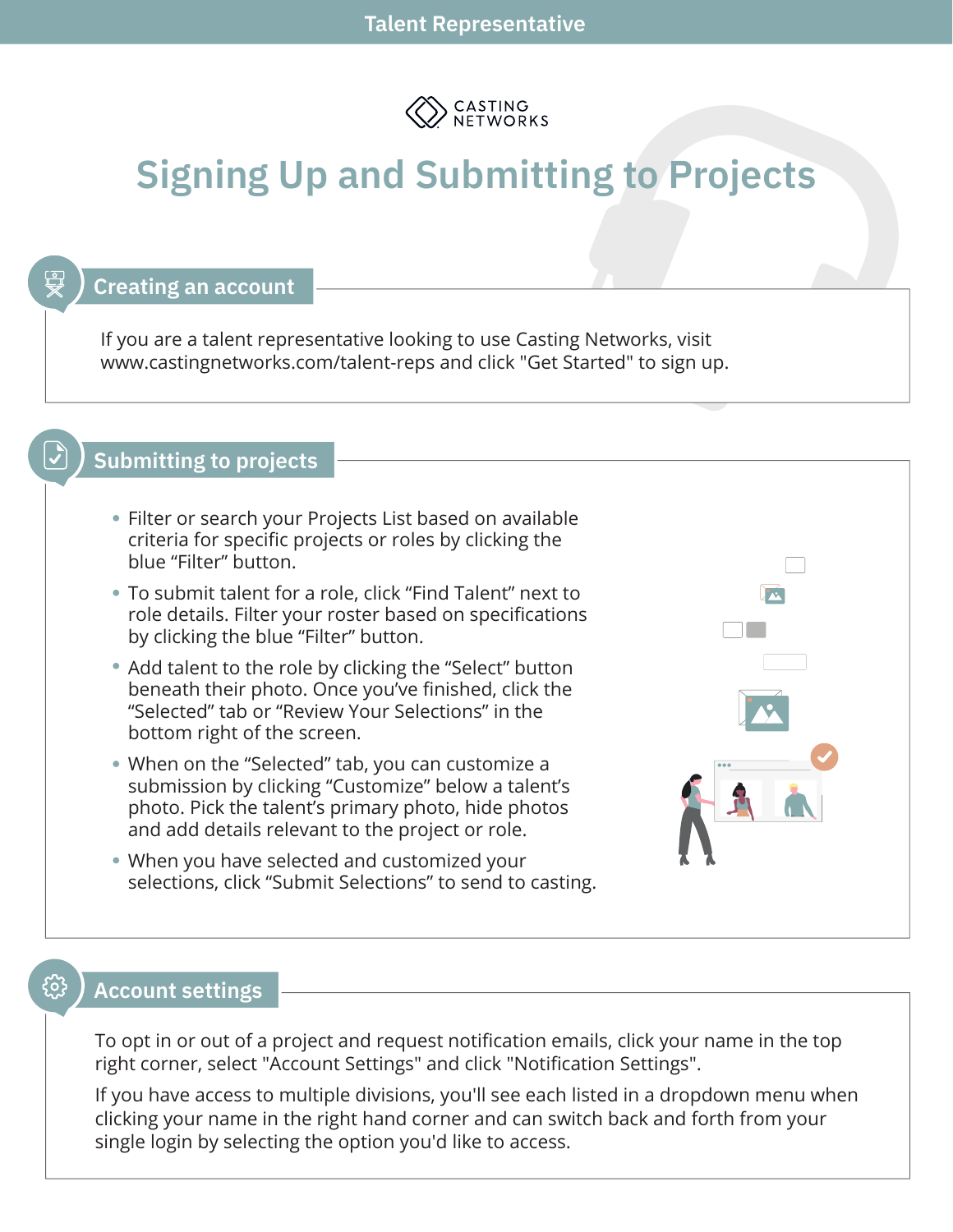

# **Managing Your Roster**

#### **Roster**

You can add talent to your roster by creating a profile for your talent or by inviting talent to create a profile in your roster. When creating a profile for your talent, you'll need to fill in required information about the talent's:

- Stage name
- Ethnic appearance
- Working location
- Role gender preference
- Playable age range

Additionally, you'll be asked to enter the talent's email address so an email can be sent to them to log in, add media or make any necessary changes.



#### **Invite talent to join your roster**

- Select "Add Talent".
- Choose "Invite Talent to create a profile".
- Enter a talent's name and email address, add them to the invitation and include a note if you'd like.
- You can add multiple talent to a single invitation.

#### **Manage your talent**

- Edit any of your talent's profiles and add details like booked out dates and a permanent submission note.
- Manage your talent's media and rearrange photos, videos or audio clips as they display on the profile.
- Contact talent on your roster by selecting the box on the upper left of their headshot, then select "Contact Selected Talent".

## **See your invitation history**

- Find a full history of your talent invitations and their status (Pending, In Roster or Expired) by viewing "Invitation History".
- Those successfully added to your roster will be listed as "In Roster".
- Click "In Roster" to view those talents' profiles.
- Talent invitations expire after 30 days.

#### $\overline{Q}$ **Remove a talent**

- Click on the overflow menu (:) when viewing your roster.
- Choose "Drop Talent from Roster".
- Talent no longer in your roster will still be searchable under "Former Clients".

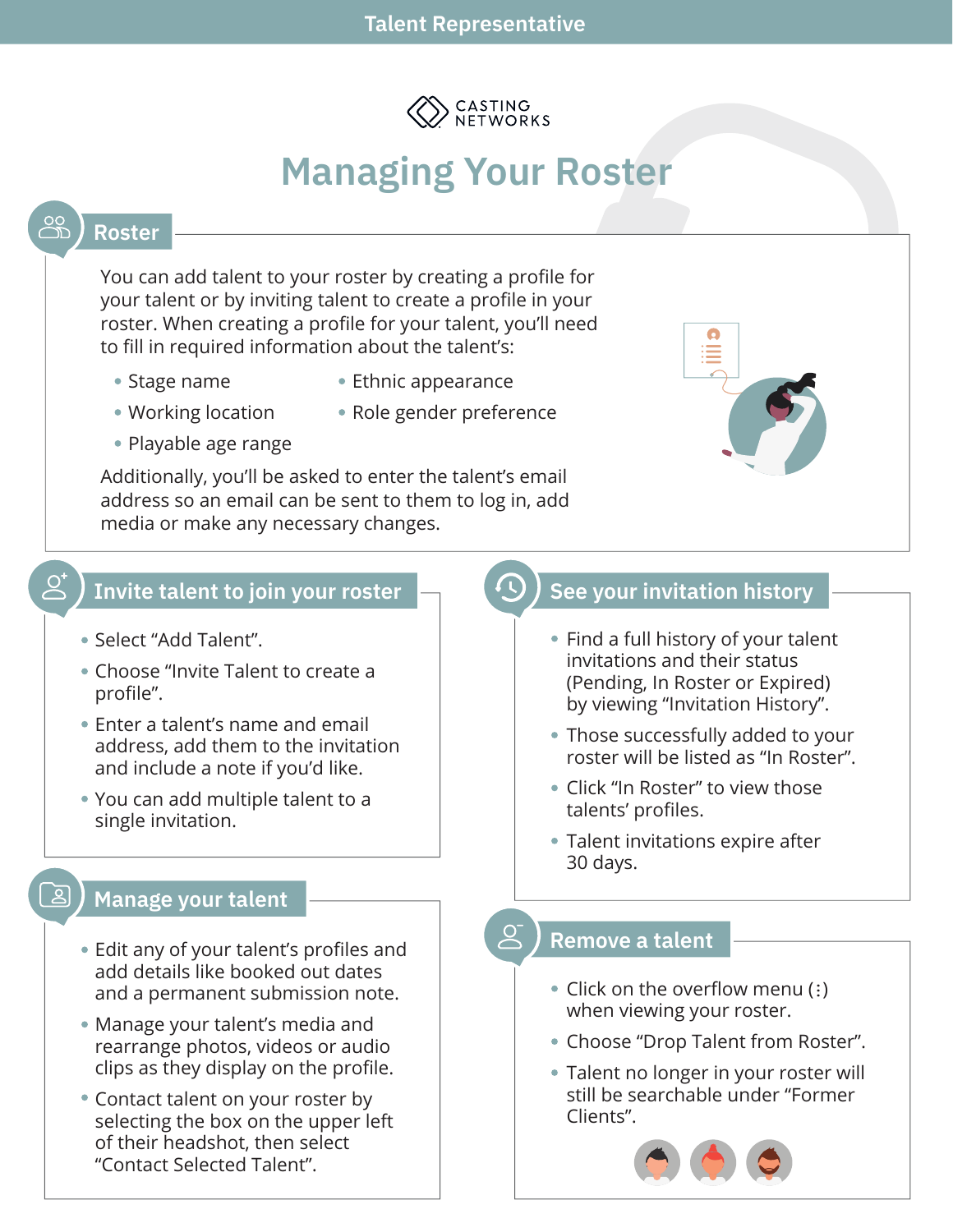

## **Creating a Package**

You can create a package to send information about your clients to those outside of Casting Networks®.